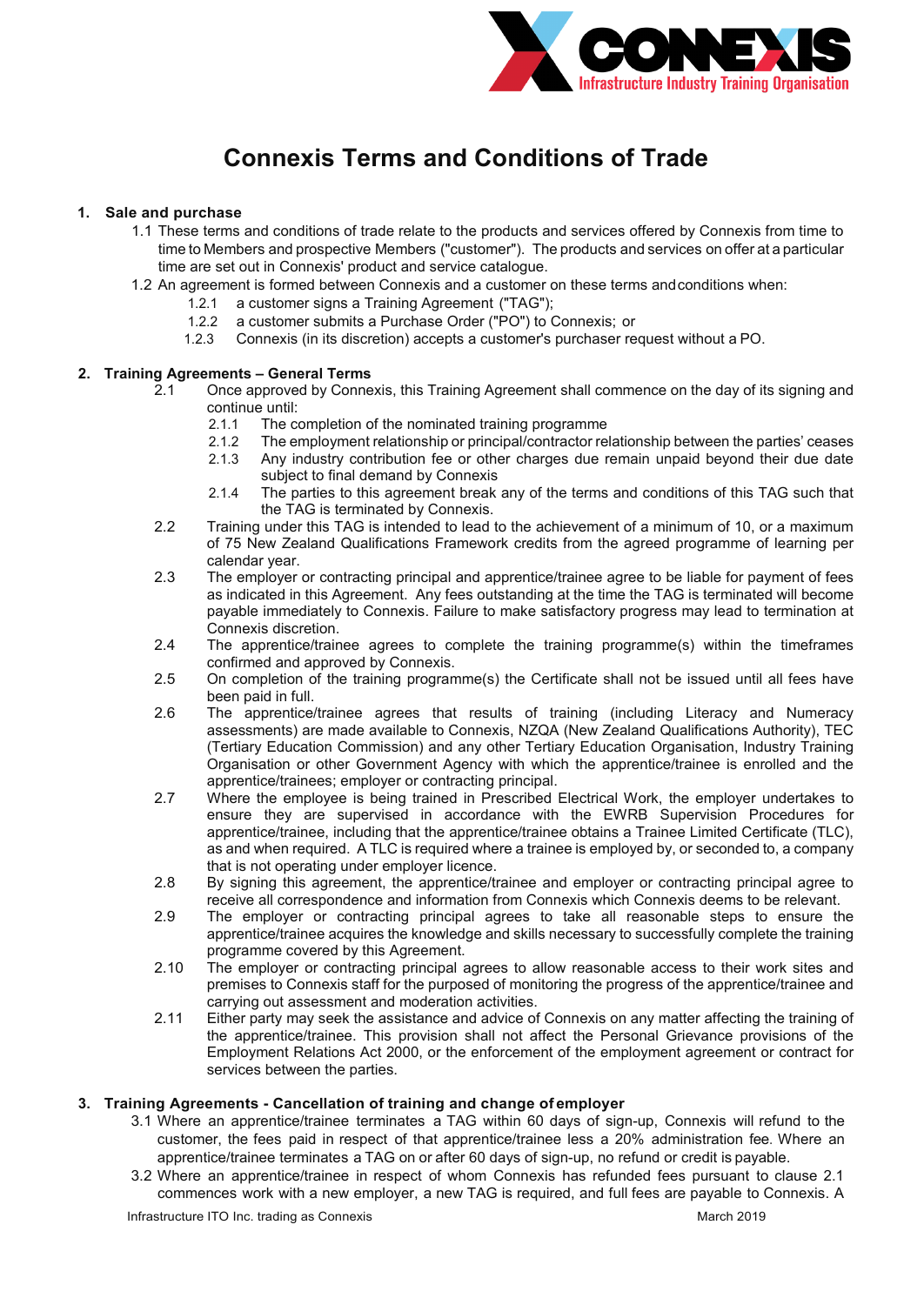

deduction for the cost of resources may be applied, if the existing apprentice/trainee materials are still current and held by the apprentice/trainee. The deduction applied is at the discretion of Connexis and is based on the Trade cost of the resources.

- 3.3 Where an apprentice/trainee leaves an employer after 30 days of sign-up they will immediately be terminated unless the apprentice/trainee commences work with a new employer within 6 weeks of leaving the original employer, the apprentice/trainee's TAG can be "transferred" as per TEC regulations. There is no refund of fees payable to the original employer or fees payable by the new employer.
- 3.4 Where an apprentice/trainee requires replacement Resources for whatever reason, these shall be charged to the customer at the cost per the Connexis pricing schedule.

# **4. Price and price variation**

- 4.1 Fees are charged based on the Connexis Price List as at the time of enrolment.
- 4.2 Prices quoted by Connexis are excluding GST unless otherwise stated.
- 4.3 Fees are charged annually on the day an apprentice/trainee is signed up to a TAG. An Enrolment fee (including Resources) shall be invoiced to the Customer. On the anniversary date of the TAG, an annual fee shall be charged to the Customer based on the price list, until the apprentice/trainee completes the qualification or terminates, whichever occurs first.
- 4.4 Connexis may change prices from time to time and will in all cases communicate such change to customers.
- 4.5 Unless otherwise agreed in writing, the price of goods and services will be the current price set out in Connexis' product and service catalogue on the day of order.

#### **5. Fees Free**

5.1 Please visit our website [www.connexis.org.nz/fees-free/](http://www.connexis.org.nz/fees-free/) to determine whether the apprentice/trainee is eligible for Fees Free under the TEC regulations.

#### **6. Payment**

- 6.1 Unless otherwise agreed, all payments shall be made to Connexis' nominated bank account on or before the 20th of the month following the month in which the Connexis invoice is dated.
- 6.2 If the customer disputes any item in an invoice, the customer must pay the undisputed portion of the invoice in accordance with the normal terms of payment as provided in clause 4.1. Payment of the disputed portion may be withheld provided the matter is brought to Connexis' attention immediately it is discovered, and an explanation is provided in writing within seven days of the discovery, setting out the particulars of the dispute. Connexis shall use its best endeavours to resolve any invoice dispute raised by a customer within 60 days of being advised that there is a dispute.
- 6.3 If any sum payable by a customer remains unpaid for 14 days after the due date, Connexis may, on giving notice to the customer:
	- 6.3.1 suspend coordination of a trainee; and/or
	- 6.3.2 suspend a customer's account,

and the taking of either action willnot:

- 6.3.3 relieve the customer from having to pay any sum due and owing to Connexis;
- 6.3.4 restrict any other right or remedy of Connexis.
- 6.4 If the customer does not pay all sums owing by it by the due date, the customer must pay Connexis' legal and other fees and expenses (including costs on a solicitor own client basis) incurred in respect of the recovery of any overdue sum.
- 6.5 The customer agrees to refund Connexis for any fees or costs imposed if any payment is dishonoured or reversed.

# **7. Delivery**

- 7.1 Connexis shall deliver any goods ordered to the address stated on the PO or as agreed in writing.
- 7.2 Connexis shall deliver the goods by such carrier and such form of transport Connexis consider to be appropriate.
- 7.3 The customer must inform Connexis within 14 days of the date of order if proof of delivery is required. After this period, Connexis will not be required to provide proof of delivery.
- 7.4 Connexis will not be responsible for any part delivery or delay in delivery of the goods as a result of events occurring beyond Connexis' control. Connexis shall not be responsible for any consequences (direct or indirect) arising from such delay or non-delivery.

Infrastructure ITO Inc. trading as Connexis March 2019